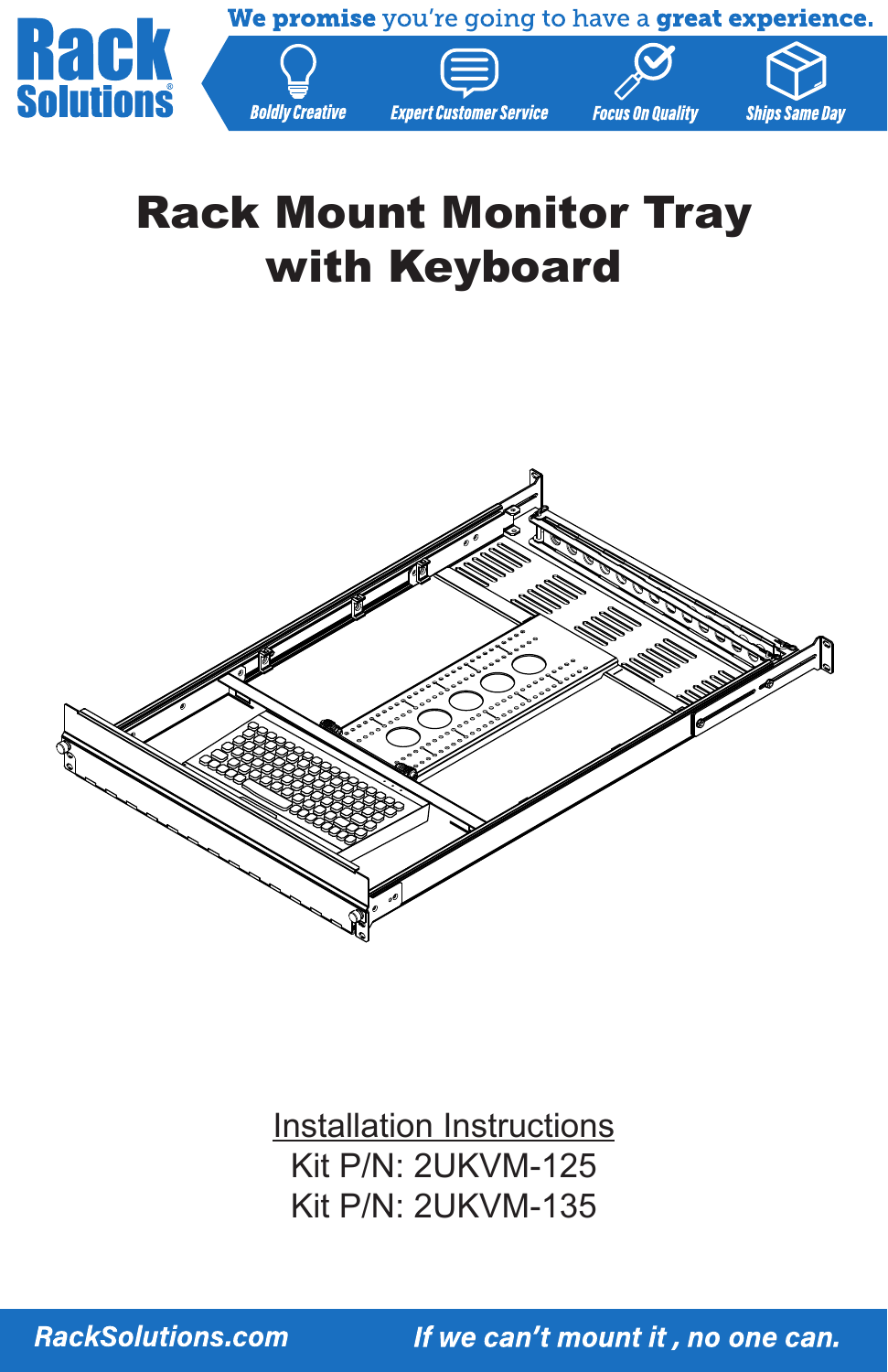### **Kit Contents**

- **(1) Partially Assembled Shelf w/Door**
- **(1) Mini Black Keyboard (PS2)**
- **(1) Cable (PS2 to USB)**
- **(2) Rear Brackets**
- **(1) Cable Management Bracket**
- **(2) Cable Management Arms**
- **(18) 11" Tie Straps**

#### **Rear Hardware Bag:**

- (4) 8-32 x 3/8" Pan Head Screws
- (4) 8-32 Nuts

# **Rack Mount Hardware x8 Bag:**<br>(8) 12-24 x 1/2" Pan Head Screy

- (8) 12-24 x 1/2" Pan Head Screws Zinc<br>(8) 10-32 x 1/2" Pan Head Screws
- (8) 10-32 x 1/2" Pan Head Screws<br>(8) 12-24 Cage Nuts
- (8) 12-24 Cage Nuts<br>(8) 12-24 Square Nu
- 12-24 Square Nuts

#### **Generic Monitor Hardware Bag:**

- (4) 1/8" White Nylon Spacers<br>(4) 1/2" White Nylon Spacers
- (4) 1/2" White Nylon Spacers<br>(4) Pan Head Screws M4x6m
- Pan Head Screws M4x6mm
- (4) Pan Head Screws M4x25mm (4) Pan Head Screws M4x30mm
- 

## **Dell 17V/19V Monitor Hardware:**<br>(4) 1/4" White Nylon Spacers

- 1/4" White Nylon Spacers
- (4) Pan Head Screws M4x14mm
- **Installation Instructions (4 Post)**
- **Step 1.** Mounting Depth: Measure the "**Mounting-Depth**" for your rack from the front of the "Front-Mounting-Surface" to the back of the "Back-Mounting-Surface".



**Step 2.** 23.5" to 31.5": The Rear Rack Brackets will be installed as shown below for this "Mounting Depth" range (See Step 4 for assembly).



**Step 3.** 15.5" to 23.5: The Rear Rack Brackets will be installed as shown below for this "Mounting Depth" range (See Step 4 for assembly).



#### **RackSolutions.com**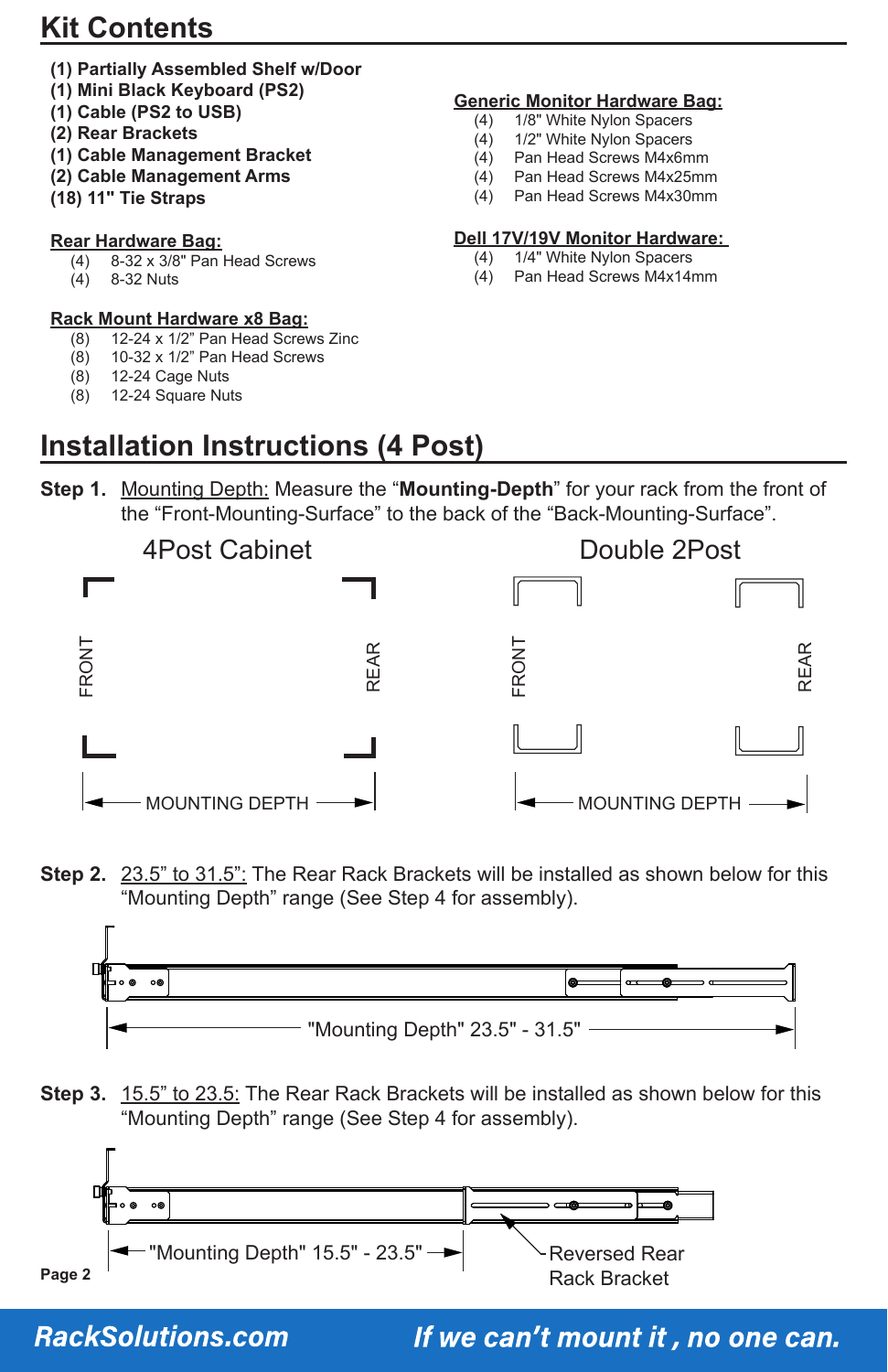**Step 4.** Rear Bracket Attachment: Move the slide rails back approximately 10 inches. You may need to loosen the thumb screws to do this.

Attach the Rear Rack Brackets and the Cable Arm Extension as shown below. Attach using (4) 8-32 x 3/8" Pan Head Screws and (4) 8-32 Nuts. The screws should be located in the slots as far apart from one another as possible (see below). Tighten all screws.

The Cable Arm Extension can be attached to the right or left, based on your cabling needs.



**Page 3**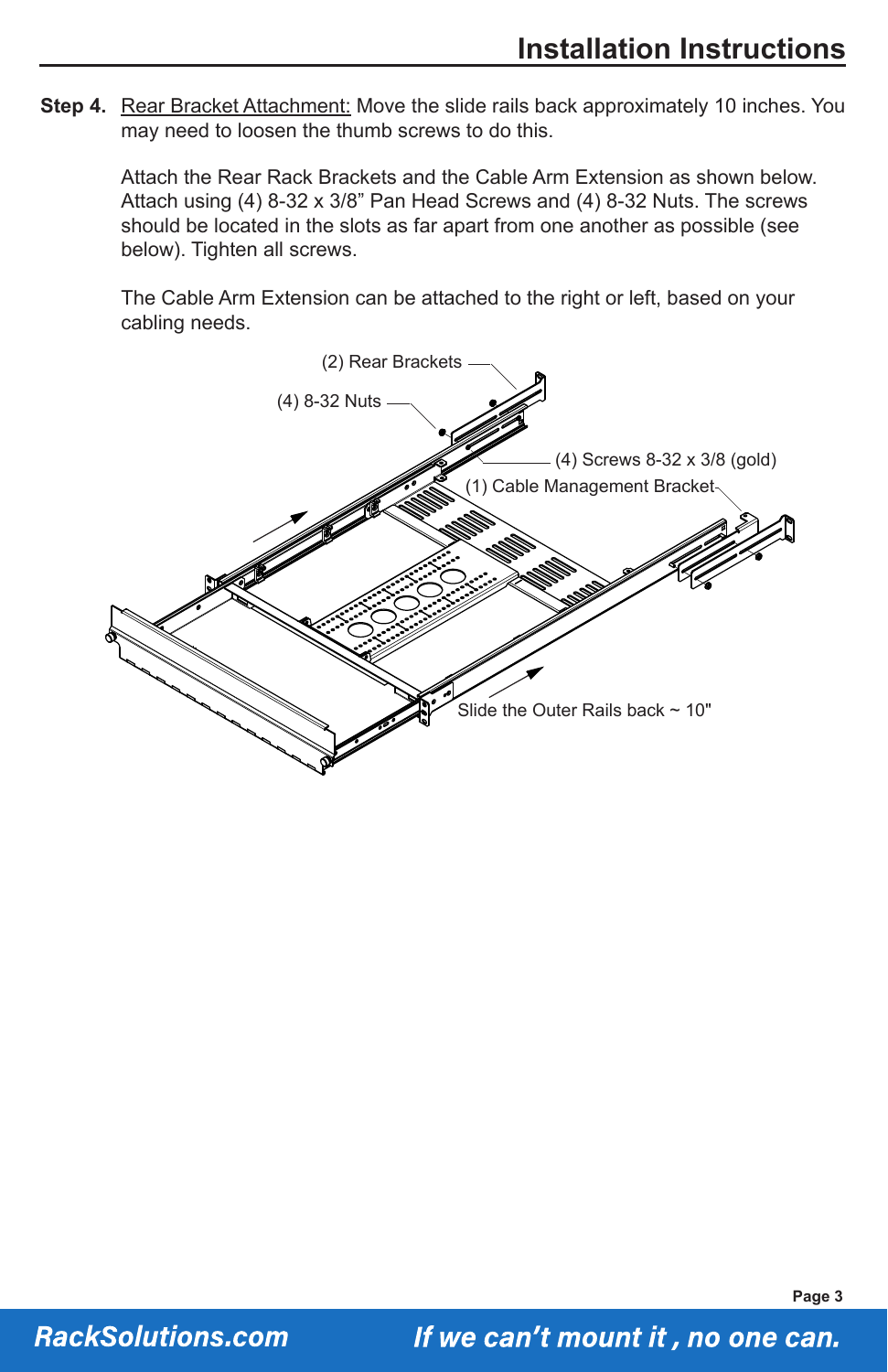- **Step 5.** Monitor Attachment: Turn the monitor face down on a large flat surface. Locate the four VESA mounting holes on the rear of the monitor.
	- a. Determine if spacers are required: Some monitors have "recess" on the rear of the monitor. Spacers are provided to fill this gap. See Table A for spacer length options.
	- b. Determine Screw Length: Only use the metric M4 screws provided. Screw length is determined by the spacers used (see Table A).



**Page 4 RackSolutions.com**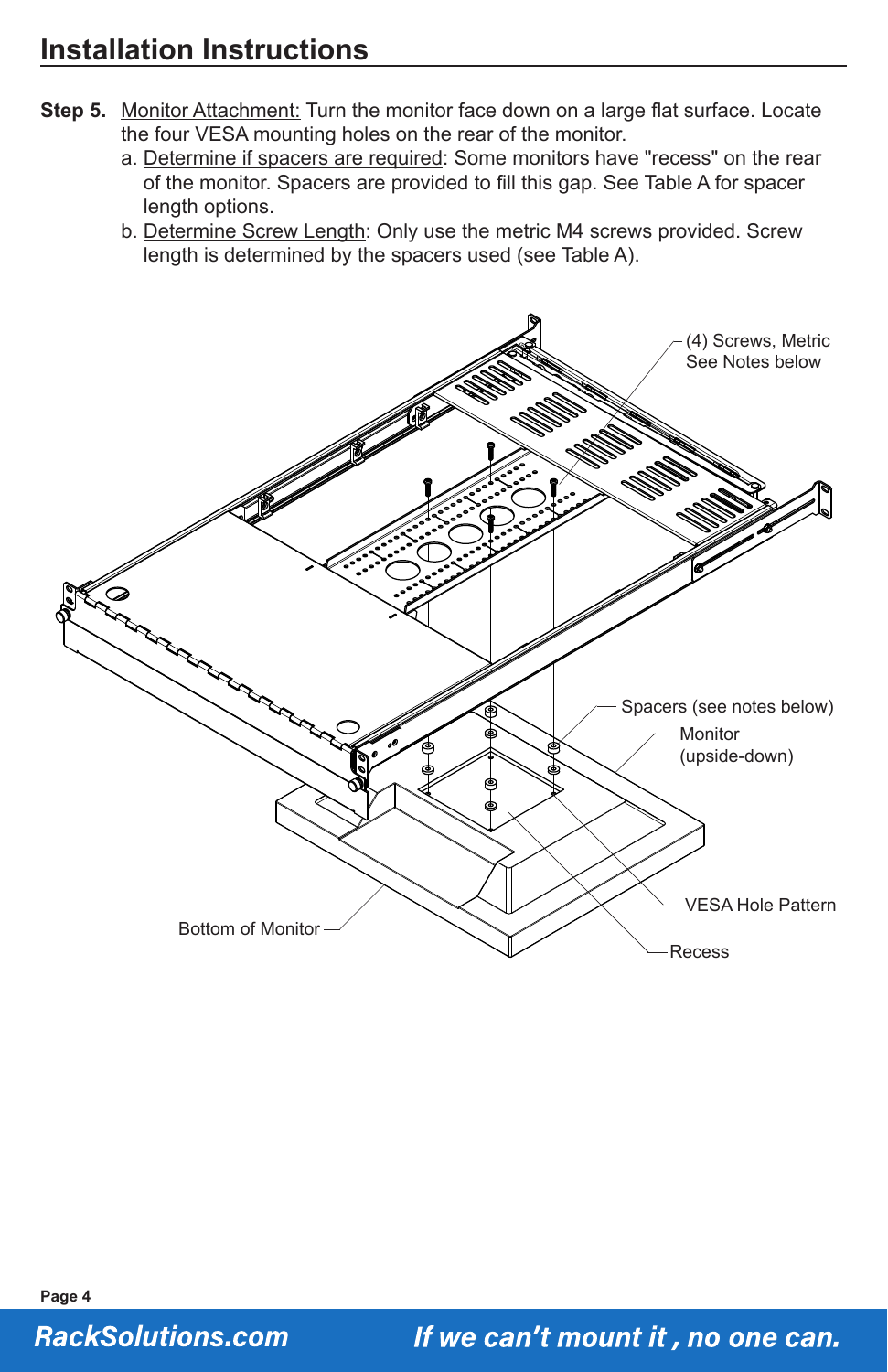## **Installation Instructions**

| <b>Recess Depth</b> | <b>Spacer</b> | <b>Screw</b>                                 |
|---------------------|---------------|----------------------------------------------|
| $\mathbf 0$         |               | 6mm<br><b>Dimin</b>                          |
| .125(1/8)           |               | 12mm<br><b>MOODOOOOOOOO</b>                  |
| .250(1/4)           |               | 14mm                                         |
| .375(3/8)           |               | 18mm                                         |
| .500(1/2)           |               | 25mm<br>])1001001001001001001001001001001001 |
| .625(5/8)           |               | 25mm                                         |
| .750(3/4)           |               | 30mm                                         |
| .875(7/8)           |               | 30mm                                         |

**Table A**

**Screws and Spacers are Shown to Scale**

**RackSolutions.com**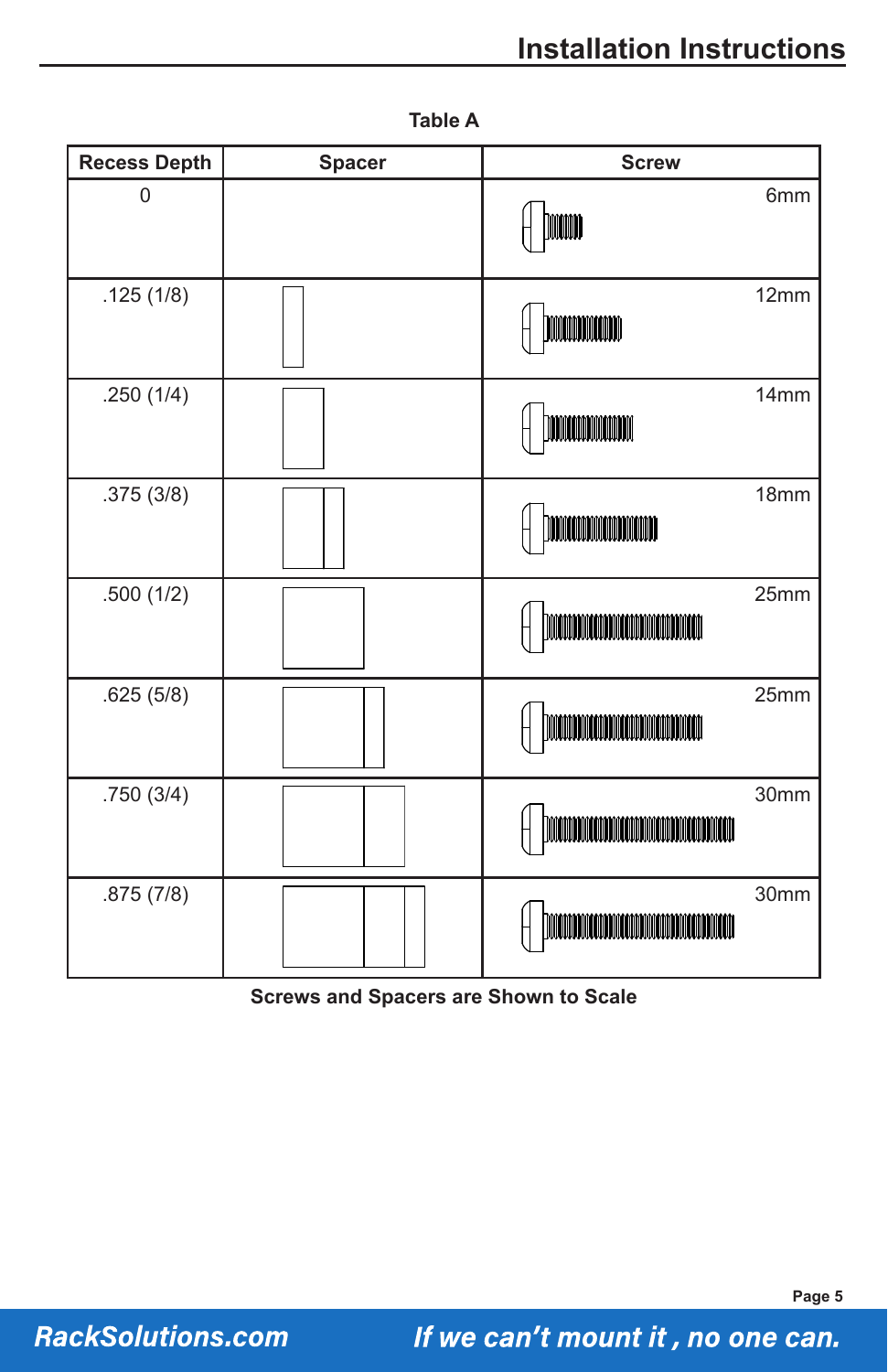Step 6. Attach Keyboard: Remove adhesive backing on hook and loop (on bottom of keyboard) and attach keyboard to shelf.



#### **RackSolutions.com**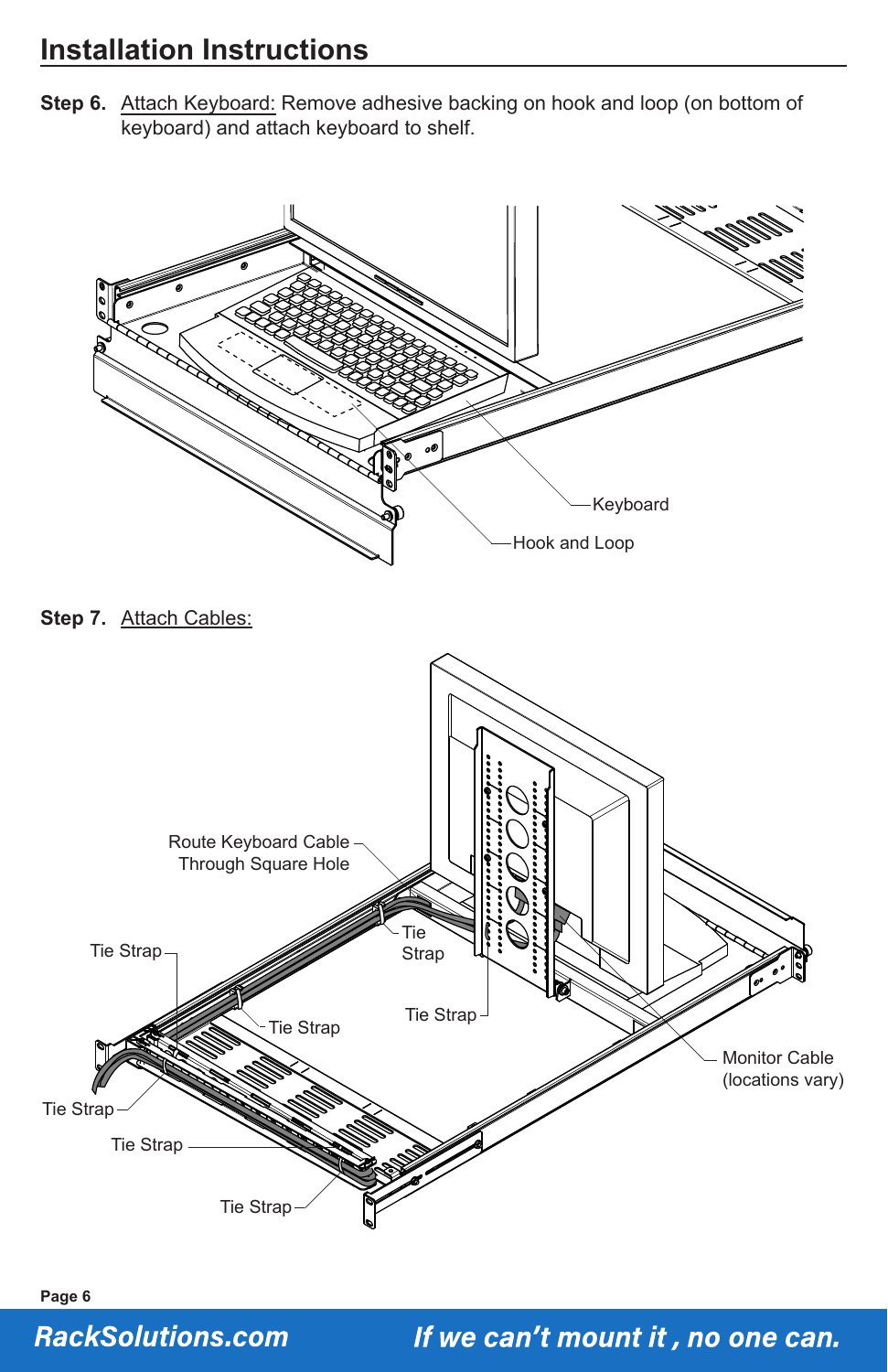

**RackSolutions.com**